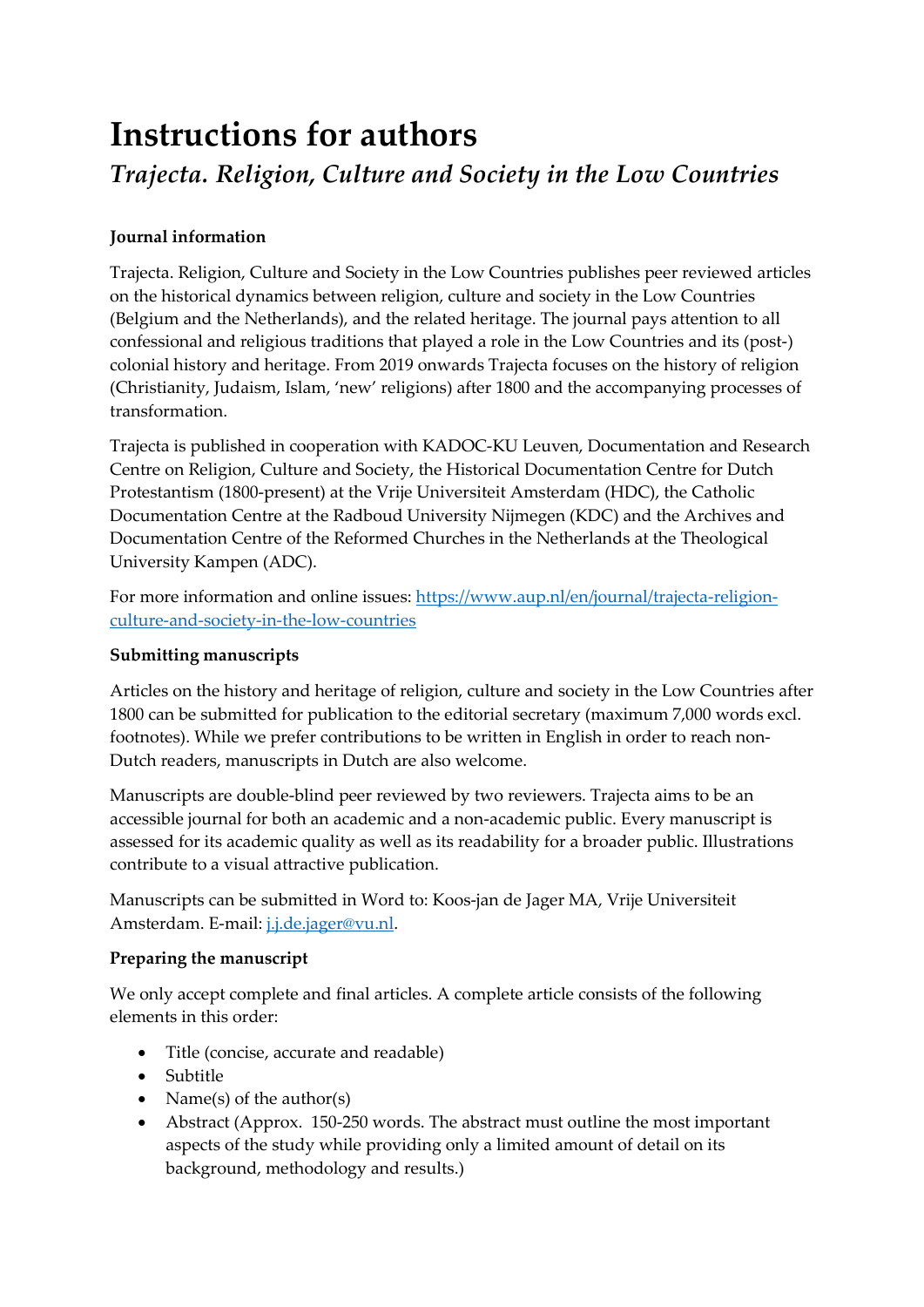- 5 Keywords (Important for search engines. Include in the title, abstract and key words the words that potential readers of the article are likely to use during a search.)
- Text (maximum 7,000 words excl. endnotes)
- Notes (for annotation: see below)
- Bibliography with titles italicized (see below)
- Information about the authors (see below)
- 2-3 free, high-quality images (see below)
- To be able to publish your article all authors are required to sign a Consent to Publish Form. The form can be downloaded from the AUP website.

# **Preparing the text - general**

- Spelling should conform to American practice and follow the Webster's English Dictionary.
- Sections and subsections are not numbered.
- Use brief titles for (sub)sections (not numbered).
- Use tabs for new paragraphs, not spaces. Use blank lines only when absolutely necessary.
- The text should be submitted without formatting the text. Only use italics or bold.

# **Preparing the text – lay-out**

- Words in Latin or other foreign languages are italicized, unless they are very common. Several foreign words in a row are treated as quotation and placed between single quotation marks. In the case of foreign words, an English translation may immediately follow in Roman type, surrounded by single quotation marks and in parentheses. For example: 'the *Bekennende Kirche* ('Confessing Church') in Germany opposed the *Deutsche Christen* ('German Christians')'.
- Book titles in the body text are italicized.
- Quotations are placed between single quotation marks.
- Quotation marks are placed within other punctuation (comma, full stop…), unless an entire sentence is quoted.
- Quotations within quotations have double quotation marks. If the single quotation mark directly follows the double quotation mark, a space is added between the two.
- A quotation exceeding four lines (approx. 40 words) is formatted as block quotation (no quotation marks, start on their own line, indentation by 0,5 cm on both sides).
- Within quotations deletions are placed between brackets (…), additions between square brackets […].
- Please avoid hyphenation.
- No space before/after a slash.
- Long dash (n-dash) between book chapters and years 2001–2007, as well as between page numbers  $(1-6)$ .

# **Preparing the text – numbers**

• Only numbers under twenty should be written out as words (so, nineteen but 345). You may depart from this rule when numerals or numbers form the main part of the text.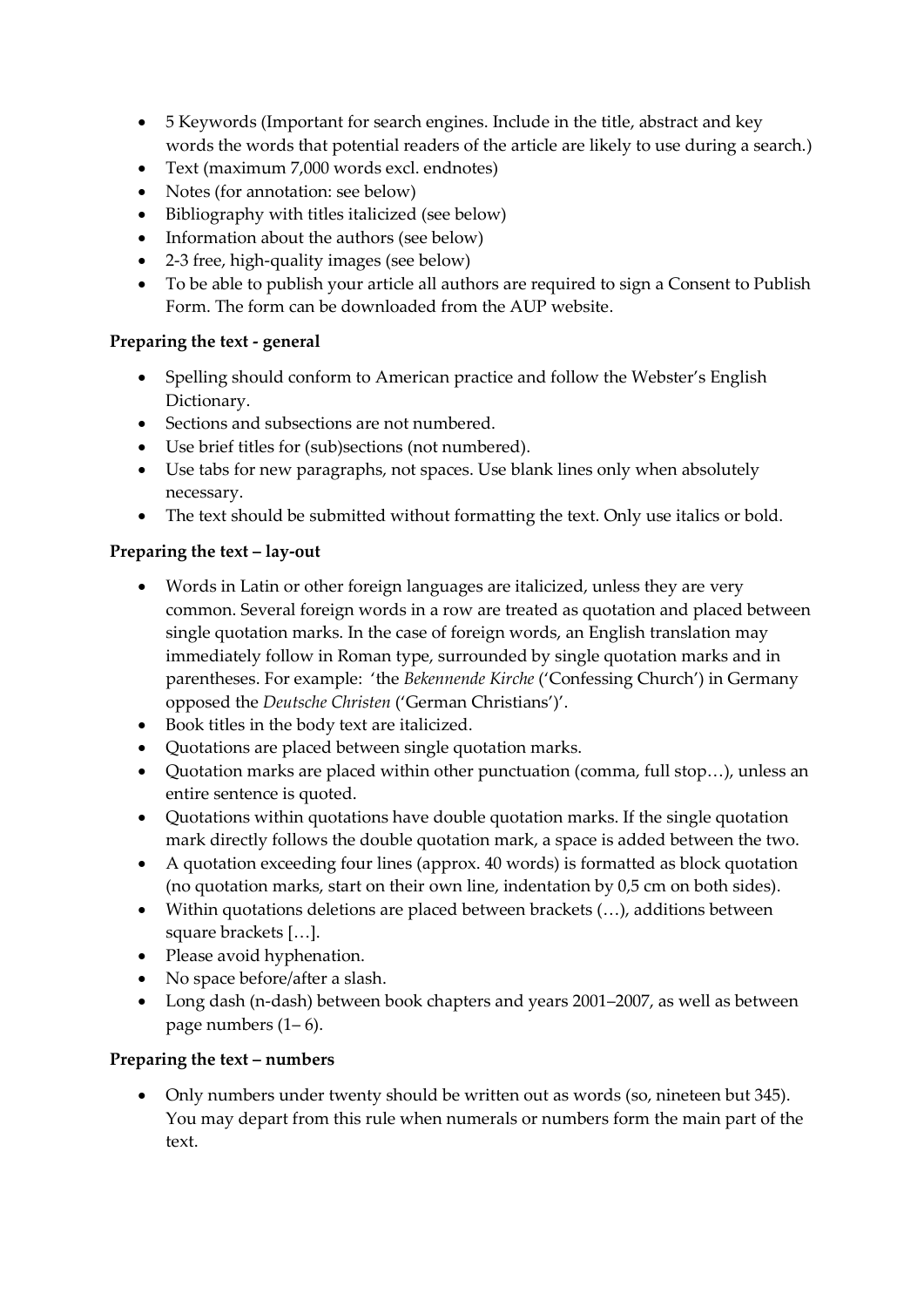- There should be no comma in numbers up to 9999; 10,000 and higher include a comma for every three digits (e.g. 1,330,865).
- Use Arabic for percentages and spell out 'per cent' (e.g. 50 per cent). You may depart from this rule when percentages form the main part of the text (50% – without a space).
- Use the date form 23 April 1999 with no internal punctuation, unless the day of the week is used: Friday, 8 February 1890.
- When referring to lifespans, repeat the century: 1244-1289 and not 1244-89.

## **Preparing the text – abbreviations**

- Only use abbreviations when strictly necessary.
- $\bullet$  c. [not ca.].
- b. (year of birth/born), d. (died).
- Use full-stops/periods after Mr., Dr., ad., vols., eds.; and with e.g., i.e., vol., fol., no., ed., vol., pp., trans., and so on.
- Abbreviations without any full-stops should be in small caps (e.g. US, UNESCO).
- Avoid starting sentences and footnotes with abbreviations: For example, not e.g.

## **Preparing the text – capitalization**

- Places, persons, days, and months take capitals; nationalities and nouns deriving from people or languages are capitalized.
- Historical periods are capitalized.
- Nouns and adjectives of movements derived from personal nouns are capitalized (e.g. Christian, Platonism); but note biblical, not Biblical; satanic, not Satanic.
- Unique events and periods take capitals (e.g. the Last Judgement).
- Capitalize references to particular parts of a book (e.g. Chapter 1; Appendix 2; Part ii, Figure 8).
- Official titles should be capitalized where the reference is to a specific person (e.g. The Archbishop of Canterbury, Bishop Wilberforce; and subsequently the Archbishop, the Bishop).
- Titles should not be capitalized where the reference is general (e.g. The King was having trouble with the bishops).
- In most European languages (except English), titles of books and other publications are set as in regular prose, with an initial capital.
- For journals, follow the preferred capitals style of the journal.
- Seasons of the year are not capitalized (e.g. in spring 1880); nor are points of the compass (north of England, northern England), except when they indicate an official name or specific concept (South America, the Western world).
- In titles of works in English the following are capitalized:
	- o the initial letters of the first word.
	- o all nouns, pronouns (except the relative 'that'), adjectives, verbs, adverbs, and subordinating conjunctions.

## **Rules for annotation**

• Always use endnotes, no references in brackets within the text.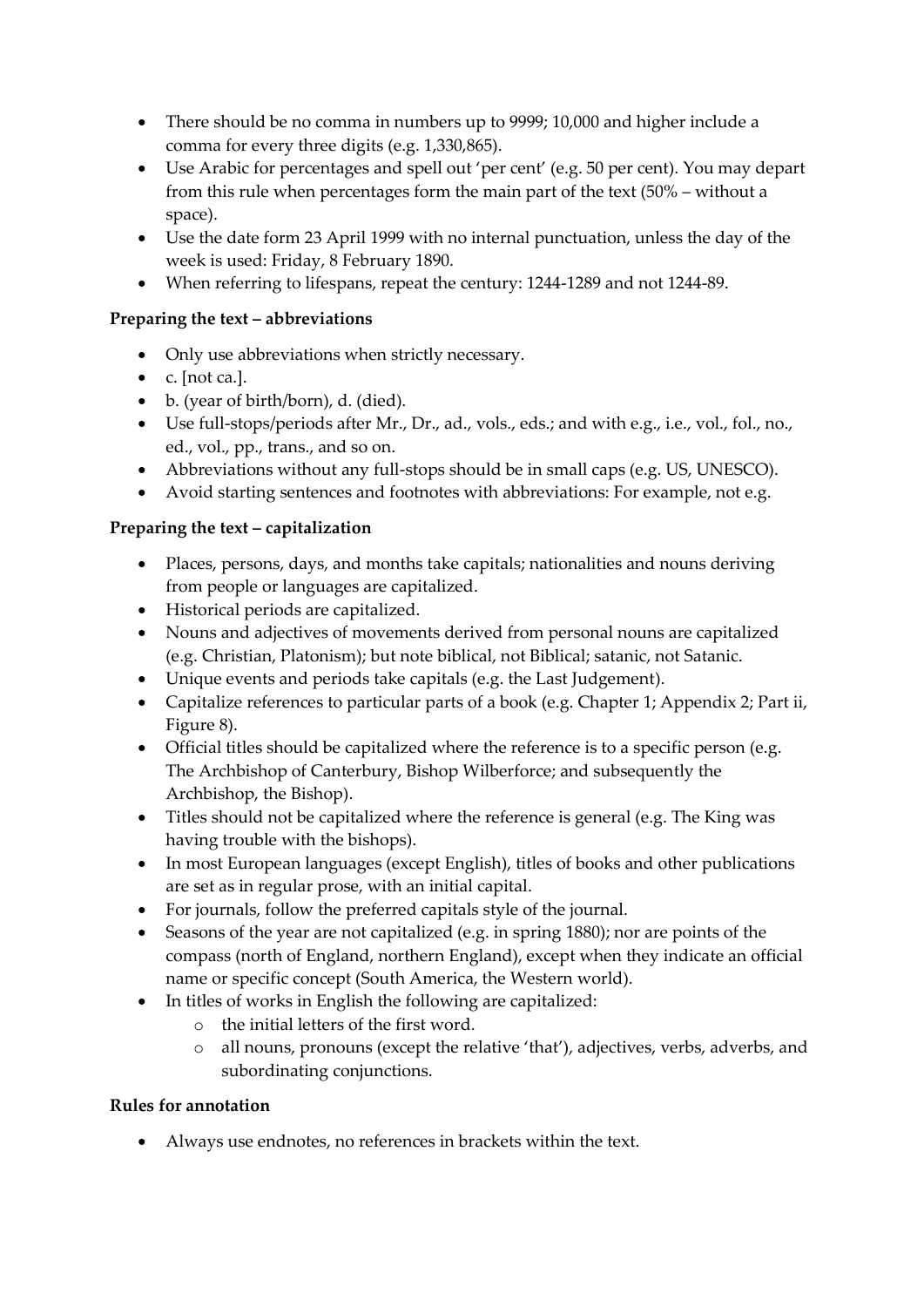- Note reference numbers should be located in the main text at the end of a sentence and after the punctuation; they should be marked with a superscript number.
- Italicize the titles of books and journals in notes and bibliography. This is extremely important, because in the conversion to the PDF these titles will be supplied with an appropriate DOI-link.
- Use for the same endnote immediately after the first reference: Ibid., 2.

## **Examples**

- Book :
	- o Binski, *Medieval Death,* 1.
- chapter in edited volume:
	- o Brown, 'Music', 1.
- journal article:
	- o Waite, 'Man is a Devil to Himself,' 1.
- archival material:
	- o First reference: Nijmegen, Katholiek Documentatie Centrum, *Archive G.B. Brom en W.J. Brom-Struick* (hereafter BROG), inv. no. 2146, letter Hoogveld, 7 December 1917.
	- o Further: BROG, inv. no. 1131, letter Joseph van Schaik, 26 December 1915.
- internet resource (not included in bibliography):
	- o 'Verbond van conservatieve katholieken is motor achter pro-Pietpetitie,' *De Volkskrant*, 7 December 2015, URL: [https://www.volkskrant.nl/nieuws](https://www.volkskrant.nl/nieuws-achtergrond/verbond-van-conservatieve-katholieken-is-motor-achter-pro-pietpetitie~bd2012f7)[achtergrond/verbond-van-conservatieve-katholieken-is-motor-achter-pro](https://www.volkskrant.nl/nieuws-achtergrond/verbond-van-conservatieve-katholieken-is-motor-achter-pro-pietpetitie~bd2012f7)[pietpetitie~bd2012f7](https://www.volkskrant.nl/nieuws-achtergrond/verbond-van-conservatieve-katholieken-is-motor-achter-pro-pietpetitie~bd2012f7) (accessed 4 March 2019).
- primary (journal) article (not included in bibliography)
	- o J.R.H. van Schaik, 'Staatkunde', *De Beiaard*, 1 (1916), 170-175, there 174.

## **Rules for bibliography**

- After the article text, the sources are listed in the bibliography.
- The bibliography
- archival material
	- o Nijmegen, Katholiek Documentatie Centrum, *Archive G.B. Brom en W.J. Brom-Struick* (BROG).
- book
	- o Binski, Paul, *Medieval Death: Ritual and Representation.* London, 1996.
- chapter in edited volume
	- o Brown, Christopher Boyd, 'Music,' in: Ulinka Rublack (ed.), *The Oxford Handbook of Protestant Reformations* (Oxford, 2017), 621-642.
- journal article
	- o Waite, Gary K., 'Man is a Devil to Himself. David Joris and the Rise of a Sceptical Tradition towards the Devil in the Early Modern Netherlands, 1540- 1600.' *Nederlands Archief voor Kerkgeschiedenis,* 75 (1995) 1, 1-30.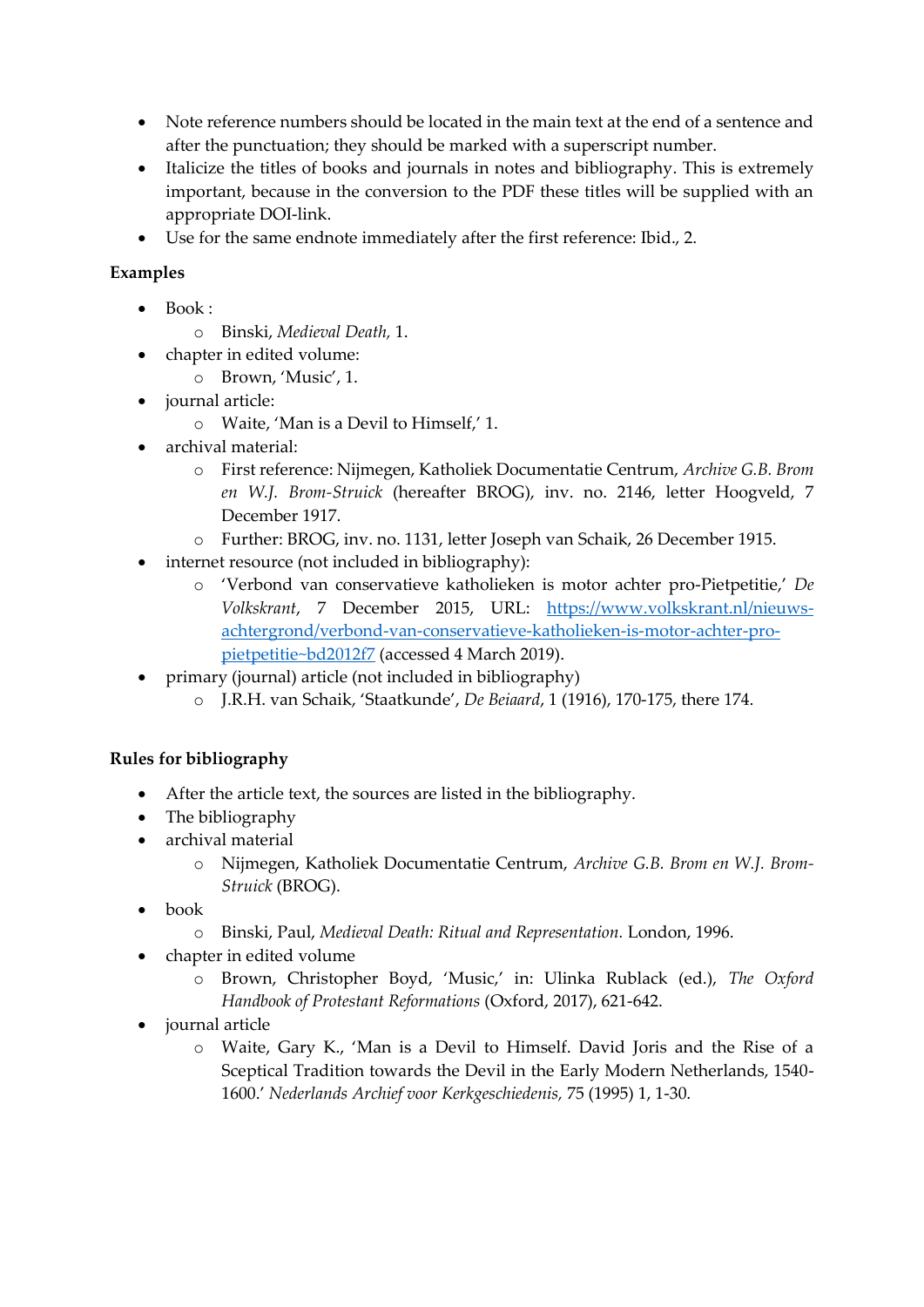#### **Information about the authors**

• Supply a short biography of approx. 50-100 words, describing your (academic) background, institutional affiliation, research projects, and other information necessary for the readers of your article.

#### **Images**

Figures, tables, graphs

- As a rule, we expect you to supply all visual material. Submit tables, diagrams, figures etc. in a separate file. These should be numbered consecutively;
- Mark clearly in the text where each illustration needs to be inserted, indicating its desired size on the page. This will be the approximate place where the typesetter will insert the illustration, as exact placing can only be determined at the time of typesetting. Make sure that the illustrations are clearly numbered and that the same number is used in the text and in the list of illustrations. For example: [PLACE ILLUSTRATION 1 HERE]
- Supply captions in a separate Word file.
- Submit figures and diagrams in their original format and not as a Word file.
- Create tables by using tabs (as few as possible), and not by using spaces.

Submitting visual materials

- Digital images must be at least 300 DPI (dots per inch) / PPI (points per inch) and minimum format of 10 x 15 cm or 1180 x 1700 pixels.
- TIF, EPS and JPG files are all suitable, but PDF files, BITMAPS and PNG files will not be accepted.
- The quality of the digital images will be checked by the gatekeepers. This will be done with the purpose for which the image will be used in mind:
	- a colour spread requires images of extremely high quality and resolution,
	- a small black-and-white image much less so;
	- for black-and-white line artwork the minimum resolution is 600 DPI / PPI.
- Images downloaded from the Internet are as a rule not intended for print and will therefore not be accepted.
- Graphs: EPS and Excel-files are suitable, in black-and-white.
- Printed black-and-white photographs (original photos, book illustrations etc.) must have sufficient colour contrast and size (at least 10 x 15 cm, preferably larger – see also details above under Digital images).

Checklist for image quality:

- If you enlarge the image by 400% on your screen, the image should still look good.
- Do not try and upgrade an image yourself. Please leave this to our Head of Production.
- If you have any doubts, please contact the secretary of Trajecta.

Rights

• If you want to publish images, figures or texts (of more than 200 words) for which copyright is held by a third party, the author is fully responsible for arranging written permission for publication in *Trajecta* from the appropriate rights-holder. It is also the